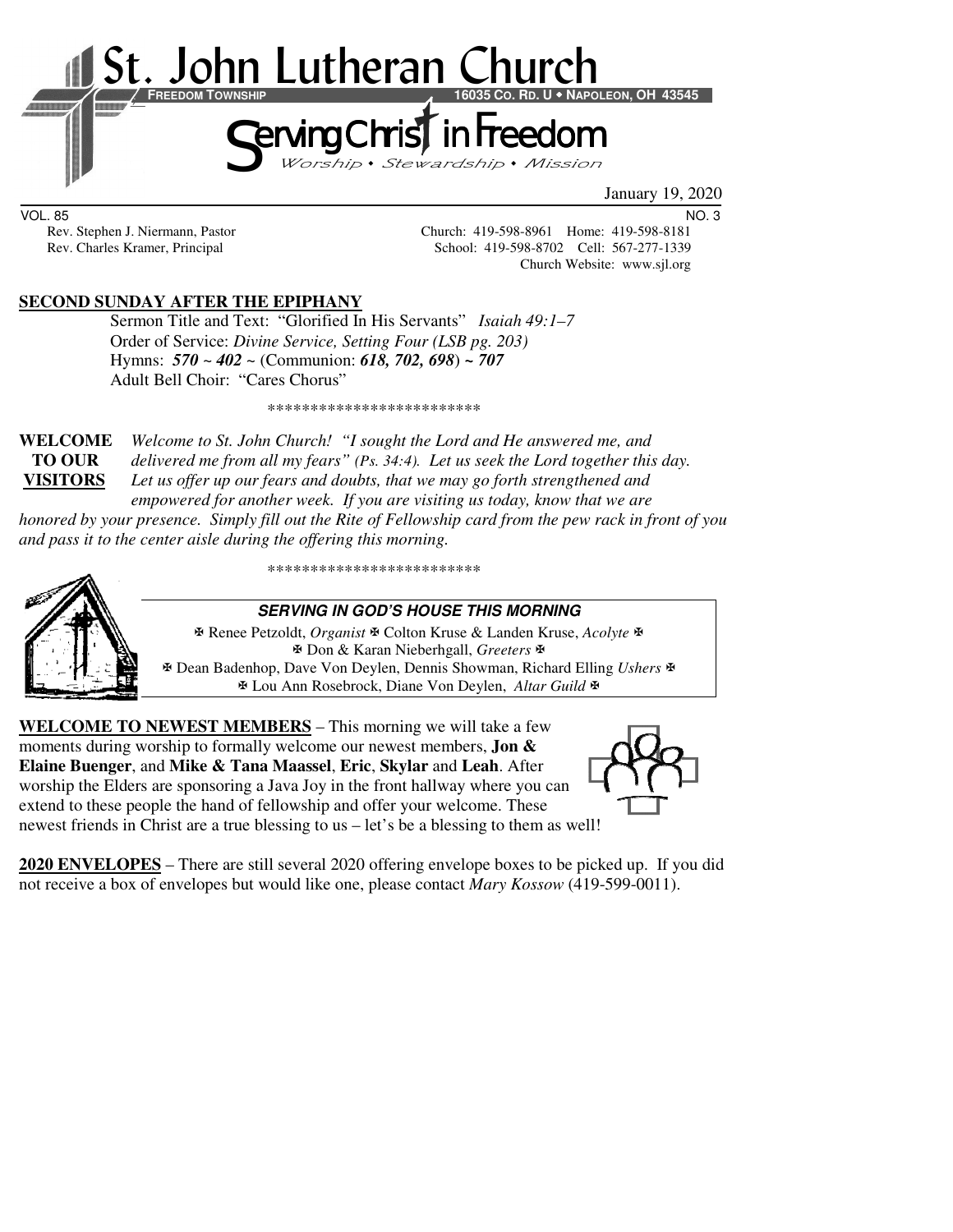|        | In God's House This Week          | Online church calendar: www.DynaCal.com/sjl                         |  |  |  |
|--------|-----------------------------------|---------------------------------------------------------------------|--|--|--|
| Date   | Time                              | <b>Activities</b>                                                   |  |  |  |
| Today  | 9:00AM                            | <b>Communion Service; New Member Recognition</b>                    |  |  |  |
|        | 10:30AM                           | <i>Java Joy</i> ; Adult Bible Class; Sunday School; "The Lamp"      |  |  |  |
|        | 4:30 PM                           | Sr High LYF                                                         |  |  |  |
|        |                                   | <b>NO SCHOOL</b> – MLK Jr. Day observed                             |  |  |  |
| Tue.   | 8:35 AM                           | <b>School Chapel</b>                                                |  |  |  |
|        | 5:30 PM                           | B-ball: Gr. 4-6 Boys & Girls @ St Pats – Bryan                      |  |  |  |
|        | 7:00 PM                           | Women of Freedom Meeting                                            |  |  |  |
| Wed.   | 6:15 PM                           | <b>Midweek Confirmation Class</b>                                   |  |  |  |
|        | 6:30 PM                           | Adult Bell Choir practice                                           |  |  |  |
|        | $7:15$ PM                         | Adult Choir practice                                                |  |  |  |
| Thurs. | 5:00 PM                           | B-ball: Gr. 7&8 Girls and Boys vs NWO Cougars                       |  |  |  |
| Sat.   | 12:15PM                           | B-ball: Gr. 4-6 Girls @ Edgerton                                    |  |  |  |
| Sun.   |                                   | ◆ National Lutheran Schools Week ◆                                  |  |  |  |
|        | 9:00 AM<br><b>Worship Service</b> |                                                                     |  |  |  |
|        | 10:20AM                           | Sunday School; "The Lamp"                                           |  |  |  |
|        | 10:30AM                           | PTL Soup & Pie Luncheon                                             |  |  |  |
|        | 1:00 PM                           | B-ball: Gr. 4-6 Girls; 2:15 PM Gr. 4-6 Boys; 3:30 PM Gr. 7&8 Girls; |  |  |  |
|        |                                   | 4:45 PM Gr. 7&8 Boys vs St. Paul – Napoleon                         |  |  |  |
| Mon.-  | 7:30 AM                           | Morning Meditations, WONW 1280 AM                                   |  |  |  |
| Sat.   |                                   | Speaker: Rev. James Strawn, St. James Lutheran – Burlington         |  |  |  |

**MATTERS FOR PRAYER** – Please keep these people in your prayers:

- Shut-Ins: *Norma Damman, Renetta Homan,* and *Lester Rabe* 
	- *Delora Winkelman, Dorothy Gerken, Melba Elling, Eldor Gruenhagen,* and *Lorna Von Deylen*, at Genacross Lutheran Home
	- *Evelyn Rohrs,* in Assisted Living at Genacross Lutheran Home
	- *Donald Landry,* residing at the Ohio Veteran's Home, Sandusky
	- Armed Services: *Justin Atkinson, Jason Rohrs*, *Emily Schroeder, Connor Gerken, Seth Handy*
	- *Rose Leonard, Florence Jones, Ruth Mahnke*, and *Harvey Russell*, with various health issues
	- *Willie & Arlene Gerken,* at Genacross Lutheran Home due to a fall taken by Arlene, and Willie's need for mobility assistance
	- *Cheryl Yaw,* hospitalized at FCHC this past week for A-Fib and fluid around her heart



**WINTER PARKING LOT ASSISTANCE** – If you are able-bodied and sure-

footed, please consider serving God's people by coming a little early on those Sundays when the winter weather is a bit dicey, to help park cars for those who come to the carport, and/or to go outside and give an arm to assist those who need help walking across the parking lot. No need to sign up – just show up a little early to lend a helping hand. Thank you!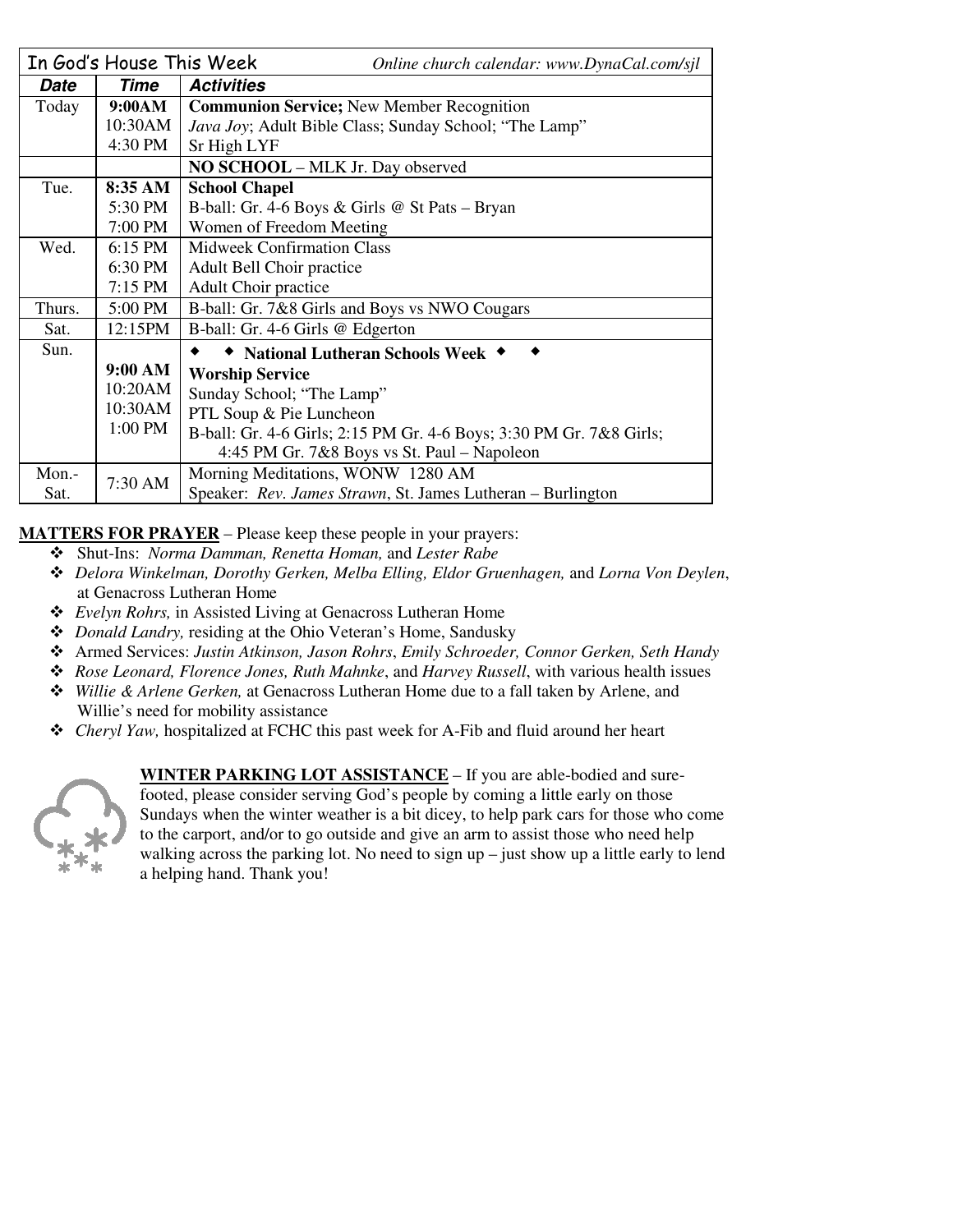### **ADULT BIBLE STUDY – ROMANS 14**

As we come to the end of the *Letter to the Romans*, St. Paul gets very practical in dealing with our life together in Christ's congregation. Specifically, he addresses how people often judge one another in matters in which we are actually free. Those who are strong in Christian faith are tempted to despise those weaker in faith for their lack of understanding, while those who are weak in faith are tempted to judge their fellow Christians who exercise Christian freedom. Join us this



morning for Bible Study as we explore how Paul deals with these things, and let us grow together in grace and in the knowledge of our Lord and Savior!

**MANY THANKS**: Crystal Genter would like to thank all the students, staff, Sunday School students, and the many volunteers involved with the Children's Christmas Service on Dec.  $22<sup>nd</sup>$ . With everyone's efforts and commitment, the service went very smoothly, and many positive comments were given. Thank you all!

**SOUP & PIE DINNER** – The annual PTL Soup & Pie Dinner will be held on Sun., Jan. 26, 2020, with serving from 10:30 AM to 12:30 PM, in the fellowship hall. On the menu will be *Chili Soup, Noodle Soup, Hot Dogs, Sloppy Joes, a Salad and Dessert Bar, and Beverages.* After the Dinner you can stay and enjoy watching some basketball games as all four of our school teams will be playing St. Paul Lutheran.

**DONATIONS FOR SOUP & PIE DINNER** – The PTL Soup & Pie Committee are asking for donations for the Salad and Dessert Bars. A sign-up sheet is placed on the table in the narthex. Thanks to everyone for taking time to support the PTL through your donations of salads, desserts, pies, or cupcakes. We look forward to another successful Soup & Pie Dinner on January  $26<sup>th</sup>$ !

**A VOTERS' MEETING** is scheduled for Sunday, February 9, 2020 after worship in the fellowship hall. On the agenda will be 1) a report on the St. John Endowment fund; 2) the Annual School Report; 3) Audit Committee Report; 4) Old School Update.

| <b>FINANCIAL FACTS:</b> | Home Fund  | Synod & Missions | <b>Building Fund</b> |
|-------------------------|------------|------------------|----------------------|
| Weekly Need             | \$9,792.78 | \$500.00         | \$961.54             |
| Rec'd 1/12/19           | \$6,171.00 | \$65.00          | \$370.00             |

 **ATTENDANCE**: Sunday – 1/12/19 – 176

**ALTAR GUILD (pink), GREETER (yellow), and USHER (blue) SCHEDULES:** The 2020 Altar Guild, Greeter, and Usher schedules are available and can be picked up on the narthex table. Thanks again to all who are willing to be of service to the Lord through St. John.

*EAGLE NEWS* : The Eagle News will be passed out today at the end of the service. It is also available online via FastDirect Communication. Just go to http://www.fastdir.com/stjohnfreedom/, click on "Links" at the top of the page, then click on "Eagle News – January" in the "Everybody" column. Extra copies in the "School Info" rack outside the office.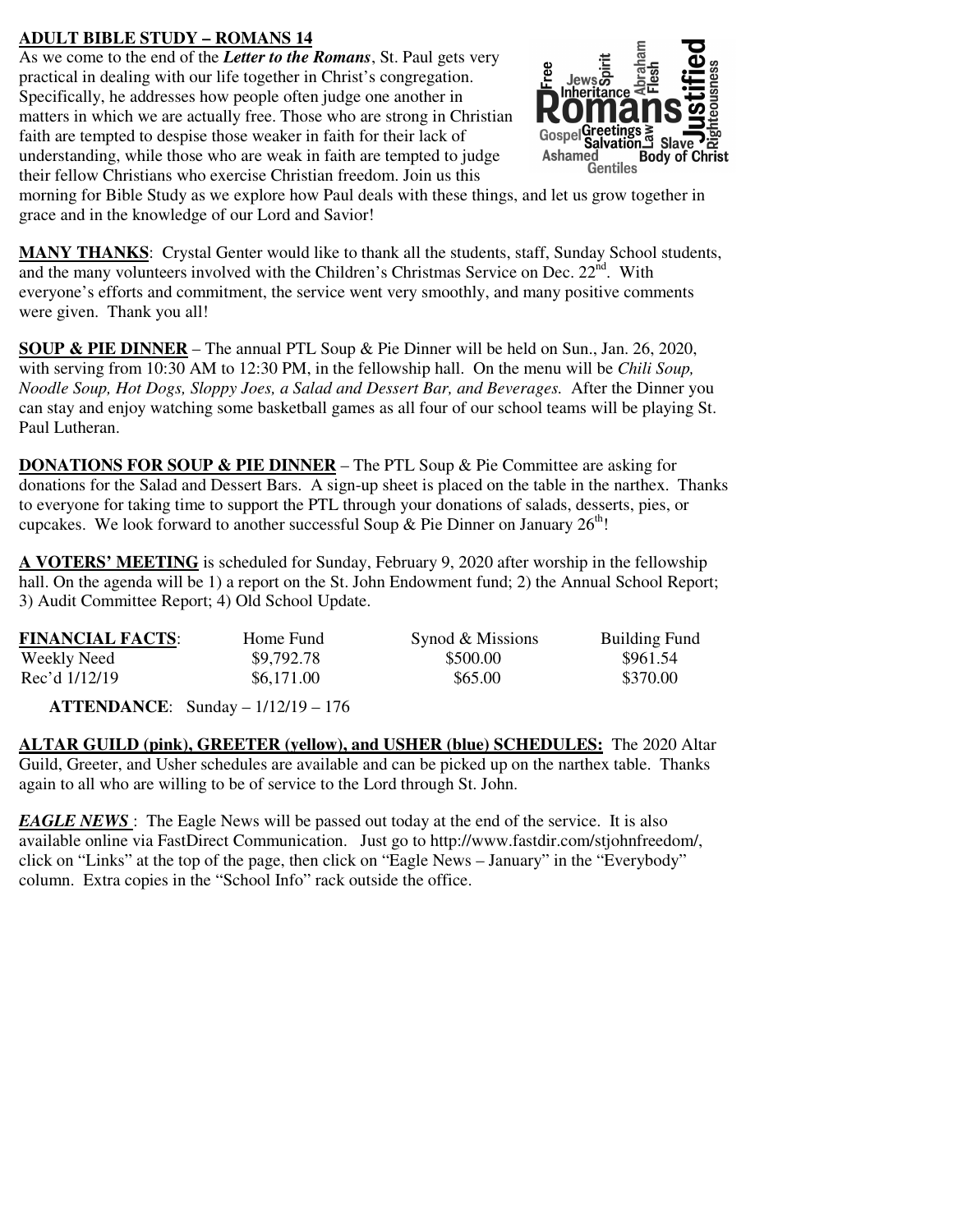**WHY LUTHERAN SCHOOLS? A Safe Place**: Unfortunately, in many communities children are not safe. Lutheran schools provide places where children don't have to worry about being attacked verbally or physically. Loving teachers and other staff members daily demonstrate Christ's love for them and their love for children.

**MITES & WOMEN OF FREEDOM** – The next meeting of the St. John Women of FREEDOM will be held Tues., Jan. 21, 2020 at 7:00 PM. This will be a Missions Meeting so everyone should bring their Quarterly and your Mite Box if you have one. Our Mission Meetings are the months of January, April, July, and October. The months of March, May, September, and November are Women of Freedom meetings. February is our Quilt and Blanket Knotting Party and in August there is no meeting. All ladies of St. John are invited to come to our meetings. **NOTE**: The Program Booklets for 2020 are on the narthex table. Pick yours up today! Be sure to check to see what month you are on for serving. If that does not work out for you, you can switch with someone. All ladies are welcome and if you would like your name added to the active member list (booklet), just attend a meeting and join us in Christian fellowship and service.

#### **CHURCH COUNCIL / ELDERS / STEWARDSHIP BOARD Special Announcement for Combined Meetings**

This is notice of two special meetings in the near future at which we are calling for the combined presence and participation of our church council, board of Elders, and Stewardship Board. Please try to make these a priority!

### **1. 'CONSECRATED STEWARDS' INFORMATION MEETING**

**Tuesday January 28, 7:00 p.m. in the north fellowship hall The Stewardship Board is calling for a combined meeting with the Council and Elders** to learn about a possible program of ministry for our congregation called '**Consecrated Stewards**.' Our guest presenters will be **Lisa Janik,** Ohio District Vice President for the *Lutheran Church Extension Fund,* and **Rev. Peter Marcis**, Regional Facilitator for the northwest region of the Ohio District. Please mark your calendar and plan to be present for this important meeting for our congregation.

# **2. 'BUILT ON THE ROCK' SEMINAR with Ted Kober**

 **Saturday, February 8, 8:30 AM to 3:00 PM at St. John, Defiance**  Pastor Niermann has spoken briefly with both the Elders and Stewardship Board about Ted Kober's presentation at the last Ohio District Pastor's Conference on his material, **'Built On the Rock: The Healthy Congregation.'** Ted Kober is an LCMS layman who has done extensive work on what constitutes a healthy congregation, and the information he has to share is invaluable for us. It cannot be overstressed how important this seminar will be for us. Lunch is provided for free, and we are working to cover the cost of the seminar workbook (\$5.95 per participant) with funds from a 'Rev. Maassel Memorial Outreach Grant.' **There is a registration for this seminar – deadline is Sunday, Feb. 2nd**. Please make the commitment to attend, and get registered by signing up in the narthex.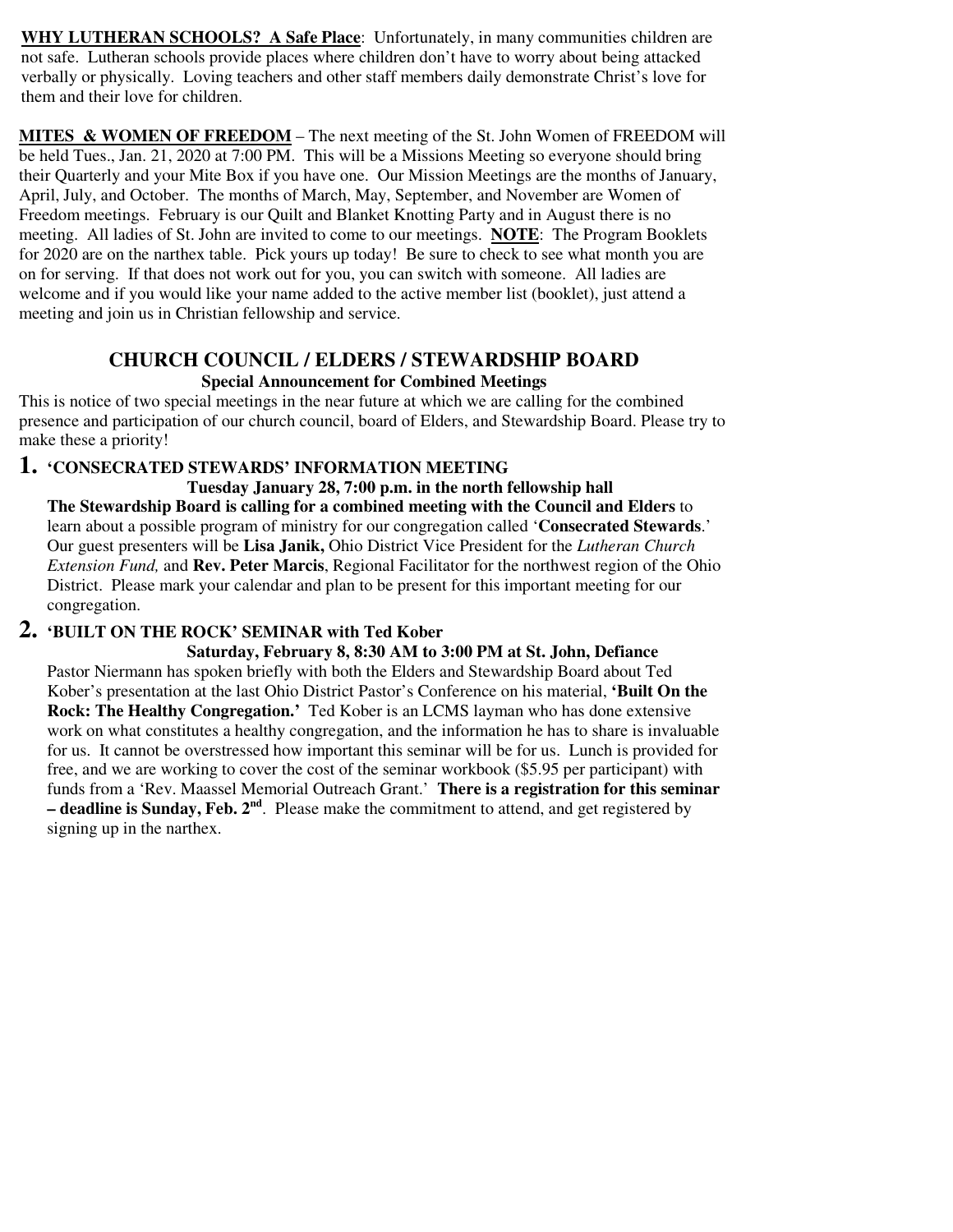**OLD SCHOOL RENOVATION BROCHURES** – Recently the *Old School Renovation Finance Committee* sent out a mailing to St. John Lutheran Church members and to SJLS Alumni with an informational brochure about the Old School renovation into a Youth Center, and the opportunity to participate in this project through monetary gifts. If you would expect to have received this mailing but for some reason did not, please accept our apology, and pick up one of these brochures in the narthex. **Thank you to everyone for your gifts and donations that are moving this project forward!** 

**LYF SUPER BOWL SUB SALE** – It's that time of year again! Super Bowl Sunday is quickly approaching and it's time to get ready for the big game. Why not help out our church's LYF as well? On Sun., Feb.  $2<sup>nd</sup>$ , we will be selling Super Bowl subs to help raise money for our youth group. Each sub will cost \$4.00 (or a 3 for \$10 deal) and will contain salami, bologna, ham, white cheese, and yellow cheese on a 6" bun. **To place an order, please fill out the pre-order form on the narthex table and place it in the basket or bring it to the church office by Mon., January 27th .** Orders can also be made from the link on the St. John Church Facebook page. Subs will be available for pick up after church on Sun., Feb.2nd until 11am. Payment will be due at the time of pick up. **Make checks payable to St. John LYF**. Thanks for supporting our LYF youth!

# **POSITIONS TO FILL:**

- **TEACHER GR. 3&4:** St. John Lutheran School is seeking applications for a dynamic third and fourth grade teacher for the 2020-21 school year. Requirements are a Bachelor degree in education, a background check, 3 references, and subscribing to the St. John Lutheran Church and School religious beliefs. If you have questions please call the school office at 419-598- 8702. Applicants can mail a resume' to St. John Lutheran School, 16035 County Road U, Napoleon, OH 43545.
- **TEACHER AID:** St. John Lutheran School is seeking to fill the position for a teacher aid. The applicant must have a high school diploma, be willing to have a background check, be able to help tutor individuals and groups of classroom students, and monitor the students at recess times. In addition the individual should adhere to the teachings and religious beliefs of the Lutheran church. If interested please send or drop off your resume at the school office.

# **PRESCHOOL:**

- **ENROLLMENT** The St. John Lutheran Preschool is now accepting enrollment applications for 2020-21 school year. Anyone interested in enrolling your child in our preschool program should contact the school office at 419-598-8702 to request an enrollment packet and/or turn in their registration form. We will be opening the registration up to the public as of February  $4<sup>th</sup>$ . There is a non-refundable \$30 registration fee that must accompany your registration form.
- **TUITION** Prior to Christmas Break, letters were sent to all Preschool families regarding an increase in tuition for the 2020-2021 school year. Here are the School Board approved rates as of the October 2019 Board meeting: 3-yr old Preschool - \$80/month; 4/5-yr old Preschool - \$200/month. It has been several years since a tuition increase has been made, and in order for the program to remain self-funded, this increase will need to be implemented beginning with the 2020-2021 school year.